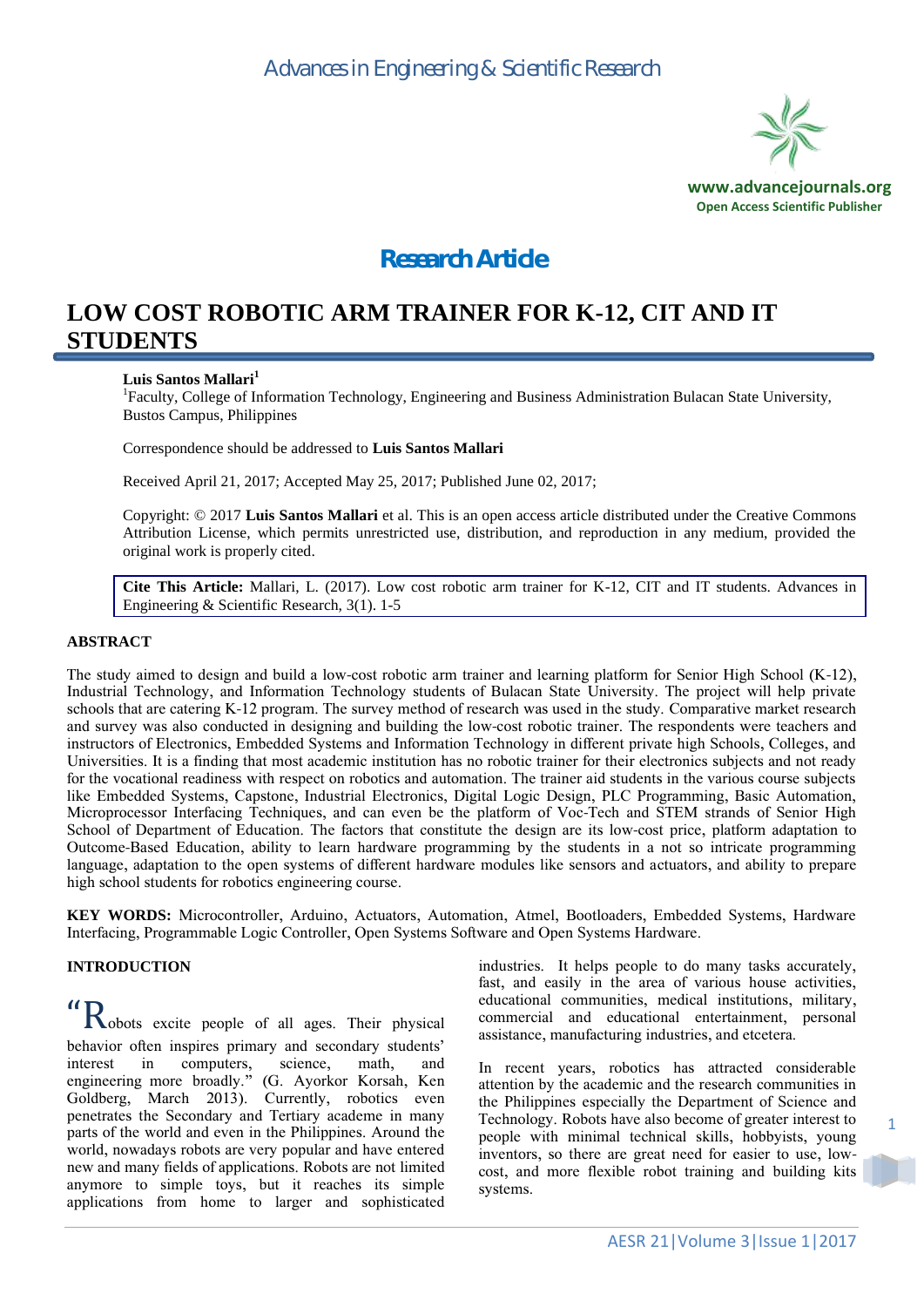## *Advances in Engineering & Scientific Research*

It is not only the primary and secondary schools who has adapted robotics learning but also college students, especially in the Philippines. Few starter kits are commercially available to assist robots' college students, hobbyists, and enthusiasts in designing, building, and programming working robots. Also, current platforms are too expensive and too complicated for students, and only able universities can afford sophisticated high-cost robotics trainer systems. Examples are LEGO, Kinex, Parallax, OWI, NXT, Fanuc, and etcetera. These are all expensive robot brands and imported from other countries and mostly are not user-friendly that the students need to learn a sophisticated programming language to manipulate the robots. Some local brands (e. g. Genesis Robotics, INEX Robotics, RQ Robots) are in the Philippine market, and the price ranges from Php 20,000 to Php 40,000 which is still costly for the average student of a private or a government university.

The main campus of BulSU has expensive robotic arm trainer that can be used in time of their designated laboratory classes. Students' research and experimentation were hindered due to the fear of destroying those high-cost robotic arm trainers. The other existing satellite campuses have no trainers that can enhance the skills of their students. Lack of robotics laboratory facilities also limits the advancement of their learning. Because of both lacking and limited facilities, students' skills are limited to one application only, often neglecting the various and many promising applications in the world of robotics and automation.

Other large universities are offering robotics classes but those are also very costly, and after the sessions, there are no platforms to continue the study, and enhancing more what have learned. Also, only the students from the middle class background can afford the costly projects leaving the unable ones dreaming to have one.

#### **OBJECTIVES OF THE STUDY**

The main concern of the project was to provide students a low-cost robotic arm trainer that to be used as a platform in a laboratory that matches their outcome-based syllabus. Lacking robotic platforms that are used by the schools to facilitate robotics learning, the researcher came up with an idea of creating a low-cost robotic arm trainer system that can be afforded even by the poor students individually and can help students to pursue more research and applications development. The researcher will develop free customizable Integrated Development Environment and will use free and open software applications and low-cost affordable microcontroller chips. The robot arm trainer will also be a laboratory platform for students to develop different robotics, automation projects, and microcontroller-based applications. It will also help the students explore their skills in the world of entrepreneurship like building prototypes applications of educational toys and home appliances, and furthermore, students can create prototypes for advanced applications in the field of manufacturing industries, medicine and environment control.

#### **FRAMEWORK**

Figure 1 shows the conceptual model of the study. Presented in three separate frames are the input, process and output variables of the study. Frame 1, included in the input variables are data gathering through market research, interview, and observations. Market price comparison of similar works was also done. Outcome-Based Education is the determining factor wherein the research's whole framework was patterned to OBE syllabus of the related subjects. Software and hardware components with free open systems and specifications were also considered. Frame 2 presents the process variables wherein the construction of the robotic arm with standard specification and programming of the microcontroller from embedded points to final debugging of the IDE and microchip bootloaders. Carefully considering the overall design of Frame one and two, will result in Frame 3 as the Low-Cost Robotic Arm Trainer.

#### **Figure 1:** Conceptual Model of the Study

INPUT PROCESS OUTPUT

| Data gathering<br>through<br>market<br>research, interview<br>and observations                                                                                           | <b>Servo</b><br>motor<br>design require-<br>ment and analysis |                        |
|--------------------------------------------------------------------------------------------------------------------------------------------------------------------------|---------------------------------------------------------------|------------------------|
| Software/Hardware<br>Components<br>a. Arduino IDE<br>b. Netheans IDE<br>c. $C/C++$ Compiler<br>d. Servo Motors<br>e. Quality<br>Assurance<br>Standards (ISO<br>$9126-1)$ | Microcontroller<br>boot-loader soft-<br>ware program-<br>ming | Low<br>Cost<br>Robotic |
|                                                                                                                                                                          | Metallic frame<br>and chassis<br>design                       | Arm<br>Trainer         |
| OBE with respect<br>robotics,<br>to<br>electronics<br>and                                                                                                                | IDE design and<br>interfacing<br>to<br>hardware               |                        |
| automation<br>Comparative price                                                                                                                                          | Coding<br>and<br>debugging                                    |                        |
| study of similar<br>robotic trainer                                                                                                                                      | Testing<br>and<br>acceptance                                  |                        |
|                                                                                                                                                                          |                                                               |                        |

#### **MATERIALS AND METHODS**

#### **Method and Techniques**

The progress of developing the project will be smooth and easier with a well-defined survey, proper planning, design, and management. Basically, crucial consideration of DEPED K-12 curriculum, resources, and surveys have carried out and considered at the initial stage of the project

2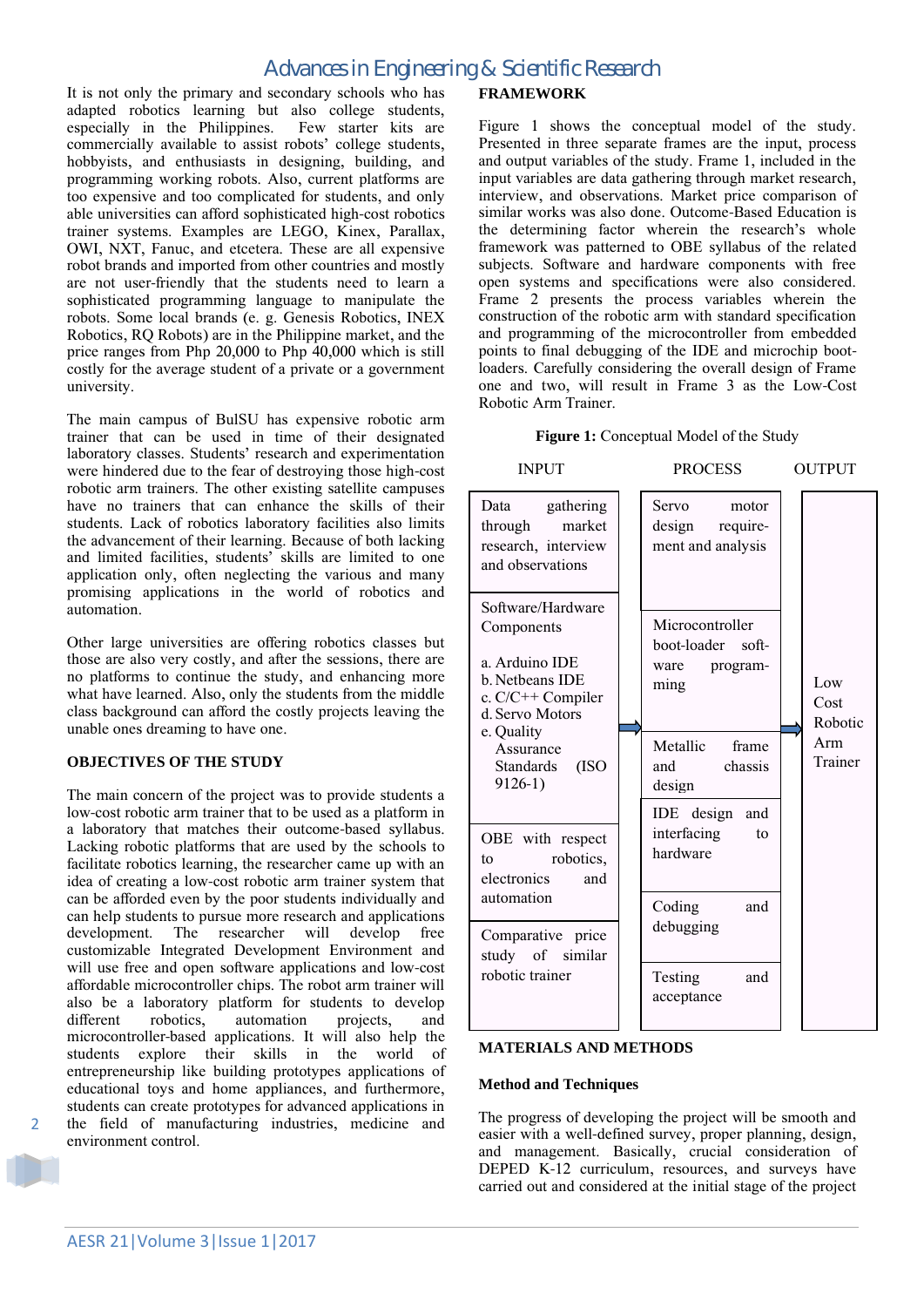conception. The main concerns of the planning of the project are as below:

- i. Knowing the period of time provided for completing the project;
- ii. OBE survey and analysis with respect on the target curriculum subjects;
- iii. Market research procedure;
- iv. Defining the amount of resources that are available (economic selection were planned);
- v. Determining the hardware and software materials to be used;
- vi. Identifying the level and industry standards of building the robotic trainer;
- vii. Maintenance process and project testing;
- viii. Engineering project standard confinement (in case of any modification)

#### **Respondents of the Study**

The respondents included in the study were the heads and members of the Faculty of Electronics, Information Technology, and High School Principals of different Bulacan Private Schools. Hobbyist and Engineers were also selected especially of those with circuit design capabilities. As shown in Table 1, the researcher involved 100% of the respondents to have a valid investigation. Bulacan State University, Living Angels College, Grace Christian Academy of Baliuag, and Baliuag University, each has five member respondents. St. Mary High School of Baliuag, Collegio De Sto. Nico of Bustos, Holy Child Academy, and Notre Christi Academy have individually had four member respondents.

| <b>Teachers/Faculty/En</b>         | <b>Population</b> | <b>Samples</b> | $\frac{6}{9}$ |
|------------------------------------|-------------------|----------------|---------------|
| gineers                            |                   |                |               |
| 1. BulSU                           | 5                 | 5              | 100           |
| 2. St. Mary HS of<br>Baliuag       | 4                 | 4              | 100           |
| 3. Collegio De Sto.<br><b>Nico</b> | 4                 | $\overline{4}$ | 100           |
| 4. Living Angels<br>College        | 5                 | 5              | 100           |
| 5. Baliuag University              | 5                 | 5              | 100           |
| 6. Holy Child<br>Academy           | 4                 | 4              | 100           |
| 7. Notre Christi<br>Academy        | 4                 | $\overline{4}$ | 100           |
| 8. Grace Christian<br>Academy      | 5                 | 5              | 100           |
| Total                              | 36                | 36             | 100           |

#### **Table 1:** Respondents of the Study

#### **Instrument of the Study**

A locally constructed questionnaire used in the project. Before its construction, the researcher made intensive readings of electronic books, hardware and software magazines, educational robotics manufacturers, robotics web forums and related studies to come up with a useful instrument. CHED's STEM and VOC-TECH modules were also considered to cater its learning outcome requirement. The first draft of the instrument presented to three experts and highly qualified engineers in the academe. Their valuable comments and suggestions are useful in improving the draft.

### **Data Gathering Procedures**

Letters requesting the permission to conduct the survey was given to the principals and administrators of different High Schools in Bustos and Baliuag. The respondents provided ample time to accomplish the questionnaires. Close supervision was extended by the researcher in the retrieval of the instruments to obtain one hundred percent return of the questionnaire. Robot Trainer prices, capabilities, and functionalities were also researched and compared through local robots distributors and in the internet.

#### **Data Analysis and Statistical Treatment**

Collected data were tallied, tabulated, and organized according to the following headings:

- a. Manufacturers, Local and International;
- b. Microcontroller Specifications;
- c. Functionality;
- d. Assembly Features;
- e. Compatibility with OBE Syllabus of DepEd and CHED;
- f. Availability of Spare Parts;
- g. Sensors Inclusion;
- h. Accessories;
- i. Modularity;
- j. Price Range;
- k. Audience Target;
- l. Software Category

In the survey questionnaires variables, valuable factors were categorized according to the data above. The questions below lead the researcher to design a multifunction robotic arm trainer:

- i. What category of characteristics do they want in an educational robotics trainer? (Industrial robot kits, Mobile robot, biologically inspired robots, social interaction, competition based robot kits).
- ii. Is it DepEd/CHED recommended? Yes or No
- iii. Is it multifunction? (ability to transform and perform many jobs)
- iv. Is it easy to be assembled even by a primary schooler? (Assembly level depends on target applications vs. age)
- v. Do the spare parts is abundantly ready and available in the local market?
- vi. Is the trainer can be extended its application through the sensors? (Sensors adaptability and modular compatibility to real world)
- vii. What is the price compare to overall capability of the trainer? (Economy vs. Functionality)
- viii. Does it fits the required student's learning outcomes, and able to expand beyond that learning?
- ix. Is it programmable or one-time assembly only?
- x. Do the hardware and software are supported by large technical and engineering pool? (Software and Hardware Open Systems).
- xi. What is the target programming age of the software and hardware? (Audience Range)
- xii. What is the price range?

3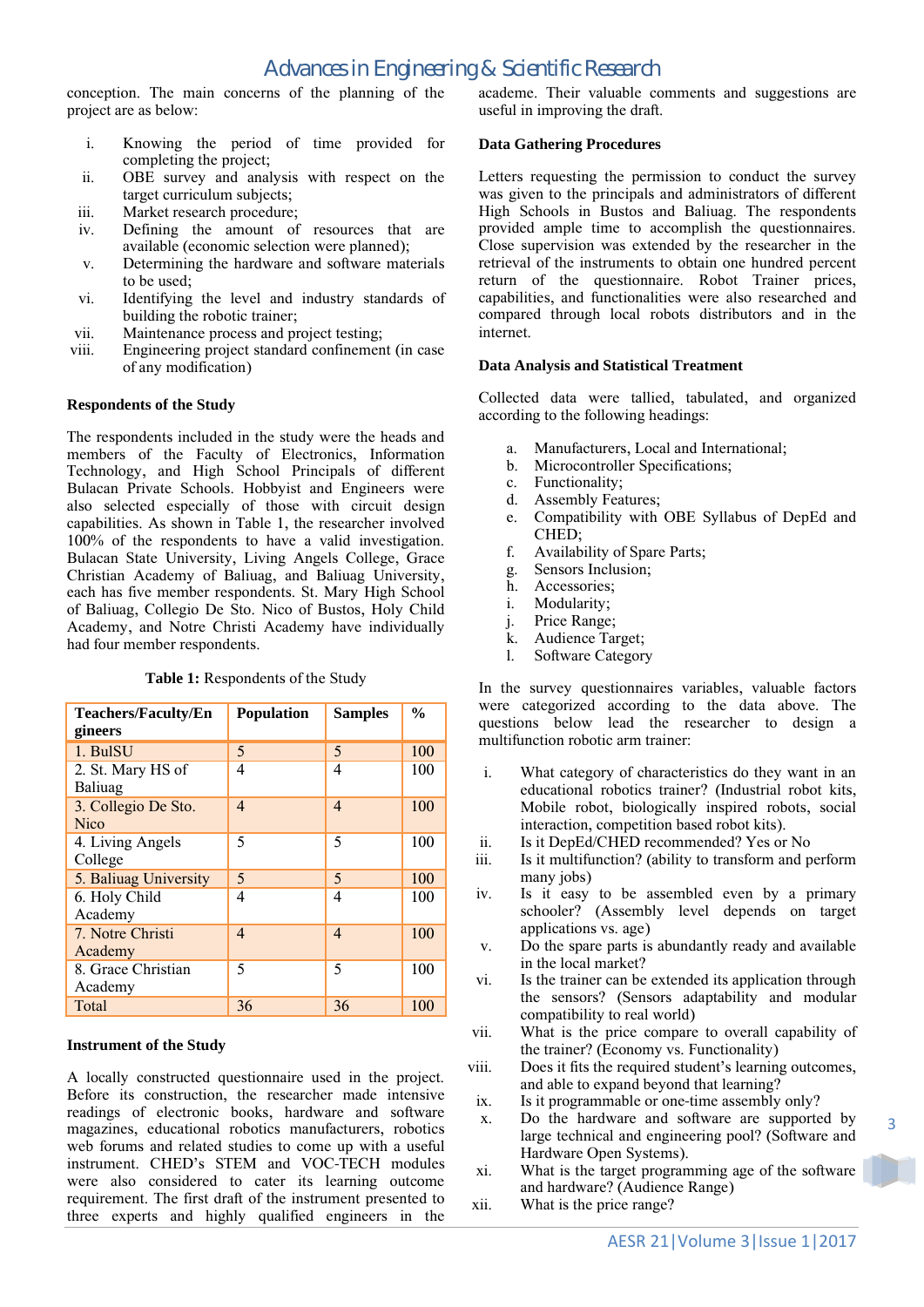## *Advances in Engineering & Scientific Research*

**Table 2:** Data Analysis and Comparison of Different Robotics Trainer

| Factors/Com<br>pany           | My Study                                                              | LEGO                                 | $\mathbf{R}$                     | Kinex/Inex                                                          | $\overline{\text{N}}$         | Genesis                                   | Parallax                      | VEX                           |
|-------------------------------|-----------------------------------------------------------------------|--------------------------------------|----------------------------------|---------------------------------------------------------------------|-------------------------------|-------------------------------------------|-------------------------------|-------------------------------|
| Company                       | $\mathbf L$                                                           | $\overline{D}$                       | L                                | $\overline{L}$                                                      | $\mathbf D$                   | $\mathbf L$                               | $\overline{D}$                | $\mathbf{D}$                  |
| Microcontroll<br>er           | A                                                                     | R<br>$\mathbf C$<br>X                | $\overline{C}$                   | <b>BS</b>                                                           | <b>BS</b>                     | $\overline{C}$                            | <b>BS</b>                     | <b>BS</b>                     |
| Software                      | $\overline{C}$                                                        | $\overline{\text{V}}$                | $\overline{\text{V}}$            | $\overline{P}$                                                      | $\overline{P}$                | $\overline{C}$                            | $\overline{\mathbf{P}}$       | $\overline{P}$                |
| Target                        | $++$                                                                  | B                                    | $\, {\bf B}$                     | $\mathbf B$                                                         | $\overline{B}$                |                                           | $\mathbf B$                   | $\, {\bf B}$                  |
| Functionality                 | $\overline{\sqrt{2}}$                                                 | $\overline{\sqrt{} }$                | $\overline{\text{X}}$            | $\overline{\text{X}}$                                               | $\overline{\text{X}}$         | $\overline{\text{X}}$                     | $\overline{\sqrt{} }$         | $\overline{\sqrt{} }$         |
| Category                      | Ro<br>bo<br>$\mathbf{t}$<br>Ar<br>m/<br>$\mathbf M$<br>od<br>ul<br>ar | M<br>ult<br>ibl<br>$_{\rm oc}$<br>ks | $\overline{Su}$<br>m<br>ob<br>ot | $\overline{\mathbf{M}}$<br>ult<br>ibl<br>$_{\rm oc}$<br>$\mathbf k$ | Su<br>m<br>ob<br>ot           | $\overline{\mathrm{Su}}$<br>m<br>ob<br>ot | Ro<br>bo<br>t<br>Ar<br>m      | Ro<br>bo<br>t<br>Ar<br>m      |
| CHED/DepEd<br>Recommende<br>d | $\overline{\sqrt{} }$                                                 | $\overline{\sqrt{} }$                | $\overline{\text{X}}$            | $\overline{\text{X}}$                                               | $\overline{\text{X}}$         | $\overline{\text{X}}$                     | $\sqrt{}$                     | $\overline{\sqrt{} }$         |
| Availability of<br>SP         | $\overline{L}$                                                        | $\overline{D}$                       | $\overline{L}$                   | $\overline{L}$                                                      | $\overline{D}$                | $\overline{L}$                            | $\overline{D}$                | $\overline{D}$                |
| Sensors<br>Included           | $\overline{\sqrt{} }$                                                 | $\overline{\sqrt*}$                  | $\overline{\sqrt*}$              | $\overline{\sqrt*}$                                                 | $\overline{\sqrt*}$           | $\overline{\sqrt*}$                       | $\overline{\sqrt{*}}$         | $\overline{\sqrt{*}}$         |
| Accessories                   | $\overline{\sqrt{} }$                                                 | $\sqrt{*}$                           | $\sqrt{*}$                       | $\sqrt{*}$                                                          | $\sqrt{*}$                    | $\overline{\sqrt*}$                       | $\sqrt{*}$                    | $\sqrt{*}$                    |
| Modularity                    | $\overline{\sqrt{2}}$                                                 | $\overline{\sqrt{*}}$                | $\overline{\sqrt{*}}$            | $\overline{\sqrt{*}}$                                               | $\overline{\sqrt{*}}$         | $\overline{\sqrt*}$                       | $\overline{\sqrt{*}}$         | $\overline{\sqrt{*}}$         |
| <b>Price Range</b>            | $\overline{8}$<br>K<br>$\qquad \qquad +$                              | $\overline{25}$<br>K<br>$^{+}$       | 18<br>$\bf K$                    | $\overline{20}$<br>K                                                | $\overline{22}$<br>K          | 17<br>K                                   | $\overline{20}$<br>K          | $\overline{22}$<br>K          |
| Audience<br>Target (Age)      | 81                                                                    | 10<br>$\uparrow$                     | $\overline{12}$<br>$\uparrow$    | $\overline{10}$<br>$\uparrow$                                       | $\overline{10}$<br>$\uparrow$ | $\overline{10}$<br>$\uparrow$             | $\overline{10}$<br>$\uparrow$ | $\overline{10}$<br>$\uparrow$ |

#### *Legend:*

A – Arduino Open Hardware System

RCX – Lego proprietary hardware

C – Customized, one time pre-programmed according to customers

- BS –Basic Stamp, Software with a price
- L Locally manufactured
- D Distributed, imported by local dealers
- C++ Open system programming language
- VB Visual Basic

 $\overline{A}$ 

- PB PBASIC programming language (with a price)
- **√**\* Sensors/accessories included with additional charge
- **√** With 20 accessories/sensor modules included

#### **RESULTS AND DATA ANALYSIS**

Most of the respondents agreed and recommended the project due to the major edge of factors in the above survey.

As shown in Table 2 the respondents agreed that the first thing they require in a trainer is its ability to support the Outcome Based Education especially in the STEM and VOC-Tech strand. Learning modules of the trainer system can be modified in accordance to the lectures required in the syllabus. Other brands are able also but with matching price and services fee. The functionality and modularity of the robotic arm do not limit to robot arm only but can be expanded to any microcontroller based applications using the different included sensors. The system design was compliant to Quality Assurance Standards (ISO 9126-1), an international standard that governs the software and hardware system design of a product especially of robotics.

Price is the greatest strength of the system, and everything is locally available in the market. Sensors included are:

| i.      | Joystick                         |
|---------|----------------------------------|
| ii.     | Relay                            |
| iii.    | Sound sensor                     |
| iv.     | Small microphone                 |
| V.      | <b>Tracking Avoidance Sensor</b> |
| vi.     | Flame                            |
| vii.    | Linear                           |
| viii.   | Hall                             |
| ix.     | Touch                            |
| X.      | Digital temperature              |
| xi.     | <b>Buzzer</b>                    |
| xii.    | Passive buzzer                   |
| xiii.   | <b>RGB LED</b>                   |
| xiv.    | <b>SMD RGB</b>                   |
| XV.     | 2-color LED                      |
| xvi.    | Reed switch                      |
| xvii.   | Mini Reed                        |
| xviii.  | Heartheat                        |
| xix.    | 7-color flash Laser emit         |
| XX.     | <b>Button</b>                    |
| xxi.    | Shock                            |
| xxii.   | Rotary encoder                   |
| xxiii.  | Magic light cups                 |
| xxiv.   | Tilt switch                      |
| XXV.    | <b>Ball</b> switch               |
| xxvi.   | Photo-resistor                   |
| xxvii.  | Temp and humidity                |
| xxviii. | Analog Hall                      |
| xxix.   | Hall magnetic                    |
| XXX.    | <b>TEMP</b> Analog temp          |
| xxxi.   | IR emission IR receiver          |
| xxxii.  | Module Light blocking            |

**Figure 2:** The prototype using scrap materials